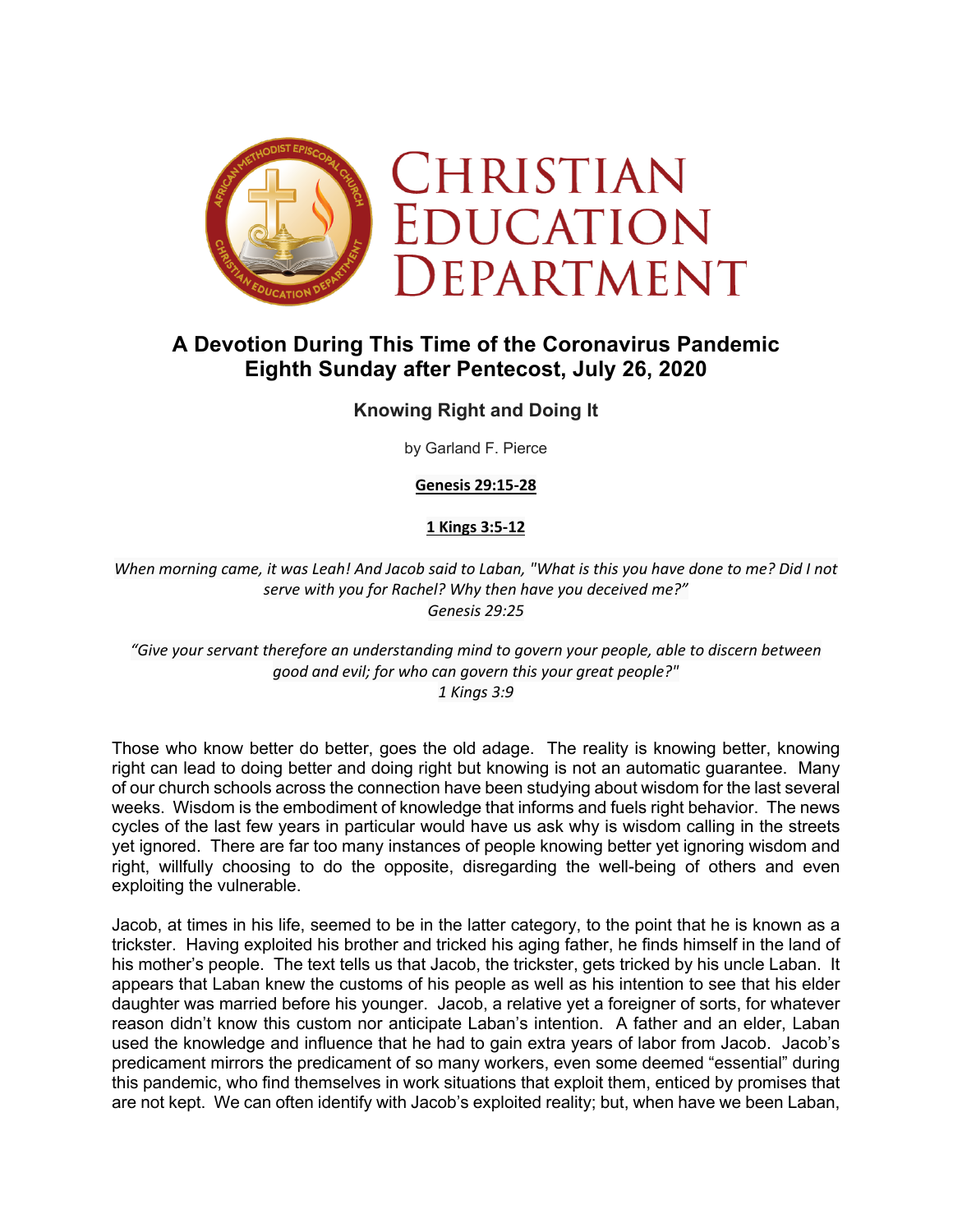using situations to our advantage at the expense of someone else's livelihood, well-being, deferred dreams, and future? Godly wisdom calls us to be and to do better.

After his father's death and at the beginning of his own solo reign, King Solomon offers a prayer that pleas for Godly wisdom to undergird his leadership. He is praised for his wisdom as a leader. Yet we also know from scripture that he was not perfect; he made mistakes as well as reigned with an extravagance that came at the cost of the suffering of some of the most vulnerable in his kingdom. God was pleased with Solomon's initial request for wisdom to lead. The function of government is to protect the common good and to provide justice for all. Concern for preserving power and privilege is a distraction from the true purpose of leadership.

In these days, we have celebrated the lives and mourned the passing of some of the veteran USA Civil Rights Movement leaders, particularly Rev. C.T. Vivian and US Representative John Lewis. Both were blessed with wisdom, long, fruitful lives, and lasting legacies. In an era with numerous examples of selfish and ill-informed leaders, these two justice-seeking leaders shine as sterling of examples of those who discerned right from wrong and were called to fight and pursue the right, peacefully yet powerfully. Knowing what ought to be is critical; yet, doing and working for what must be is the faithful response to the call of true discipleship.

**TALK:** Take a moment to be silent, reflect, and share (write down)—How will you open yourself up to Godly wisdom and do what is right? What will your next faithful step be?

# **PRAY:**

O God, by whom the meek are guided in judgment, and light rises up in darkness for the godly, grant us, in all our doubts and uncertainties the grace to ask what You would have us to do; that the Spirit of wisdom may save us from all false choices, and that in Your light we may see light, and in Your straight path may not stumble; through Jesus Christ our Lord.

Amen.

#### *AMEC Hymnal, #777*

#### **ACT:**

1. Based on your answers regarding Godly wisdom and right action, come up with a plan and start taking your next faithful steps. For those US citizens, participate in the current democratic processes (voter registration, voting, completing the 2020 census and encouraging others to do so—See: http://www.amev-alert.org and https://2020census.gov.) For everyone, practice social distancing as much as possible, wash your hands often, and wear face covering to help prevent the spread of COVID-19—See: http://www.amechealth.org.

2. See also the activity that accompanies this devotion.

3. Revisit the Psalm 23 Challenge first issued as part of the March 22, 2020 set of resources.

# **Song:**

#### I'm Gonna Live So God Can Use Me AMEC Hymnal, #358

1. I'm gon-na live so God can use me an-y-where, Lord, an-y-time! I'm gon-na live so God can use me an-y-where, Lord, an-y-time!